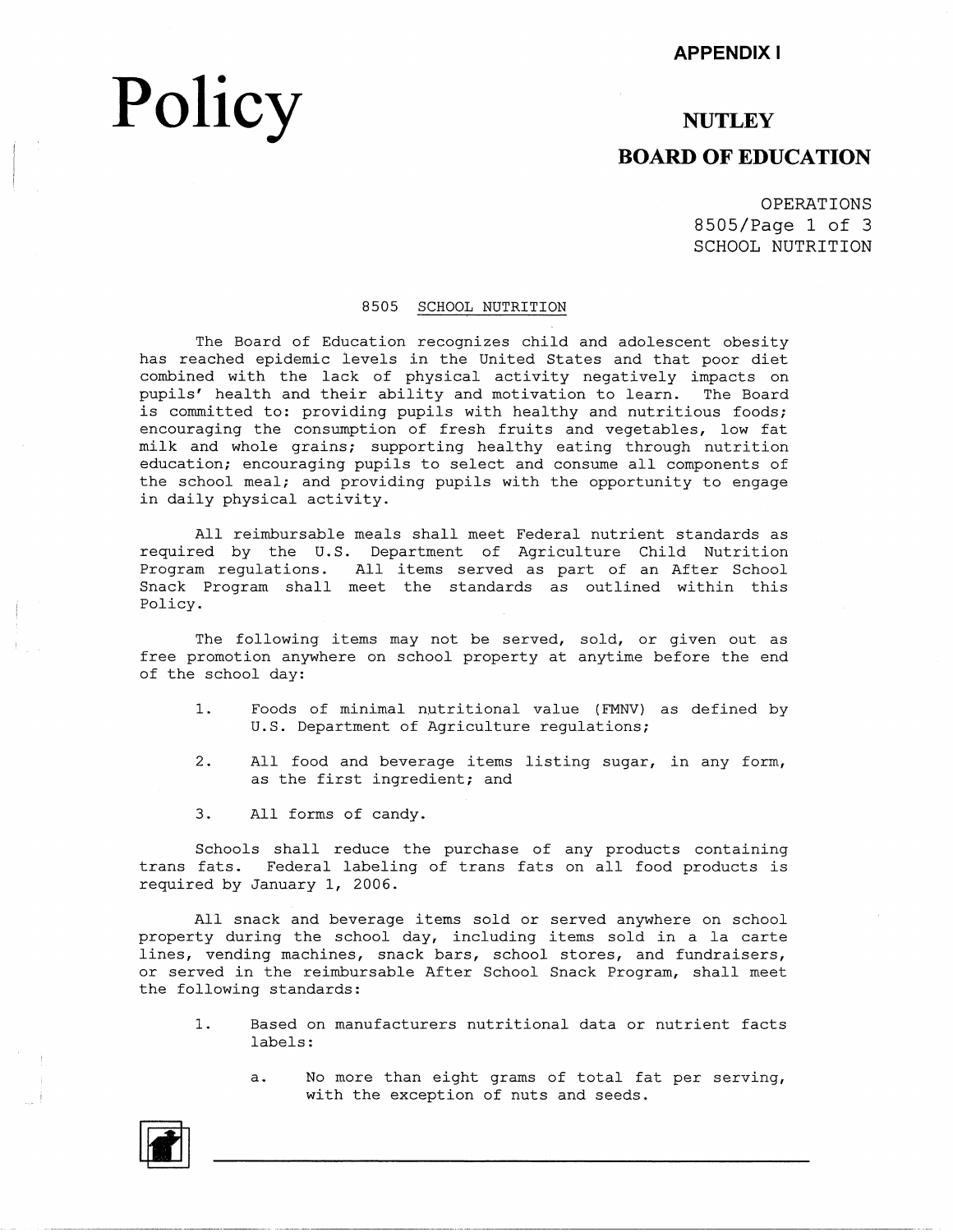## **Policy**

### **NUTLEY**

### **BOARD OF EDUCATION**

OPERATIONS 8505/Page 2 of 3 SCHOOL NUTRITION

b. No more than two grams of saturated fat per serving.

2. All beverages shall not exceed 12 ounces, with the following exceptions:

a. Water.

b. Milk containing 2% or less fat

3. Whole milk shall not exceed 8 ounces.

In elementary schools, 100% of all beverages offered shall be milk, water, or 100% fruit or vegetable juices.

In middle and high schools, at least  $60\%$  of all beverag offered, other than milk and water, shall be  $100\%$  fruit or vegetab juices. No more than 40% of all ice cream/frozen desserts shall be allowed to exceed the standards in this Policy for sugar, fat, and saturated fat.

Food and beverages served during special school celebrations or during curriculum related activities shall be exempt from this Policy, with the exception of foods of minimal nutritional value as defined by USDA regulations.

This Policy does not apply to: medically authorized special needs diets pursuant to 7 CFR Part 210; school· nurses using FMNVs during the course of providing health care to individual pupils; or special needs pupils whose Individualized Education Plan (IEP) indicates their use for behavior modification.

Adequate time shall be allowed for pupil meal service and consumption. The school district shall provide a pleasant dining environment for pupils, and schools shall attempt to schedule physical education or recess before lunch whenever possible.

The school district's curriculum shall incorporate nutrition education and physical activity consistent with the New Jersey Department of Education Core Curriculum Standards.